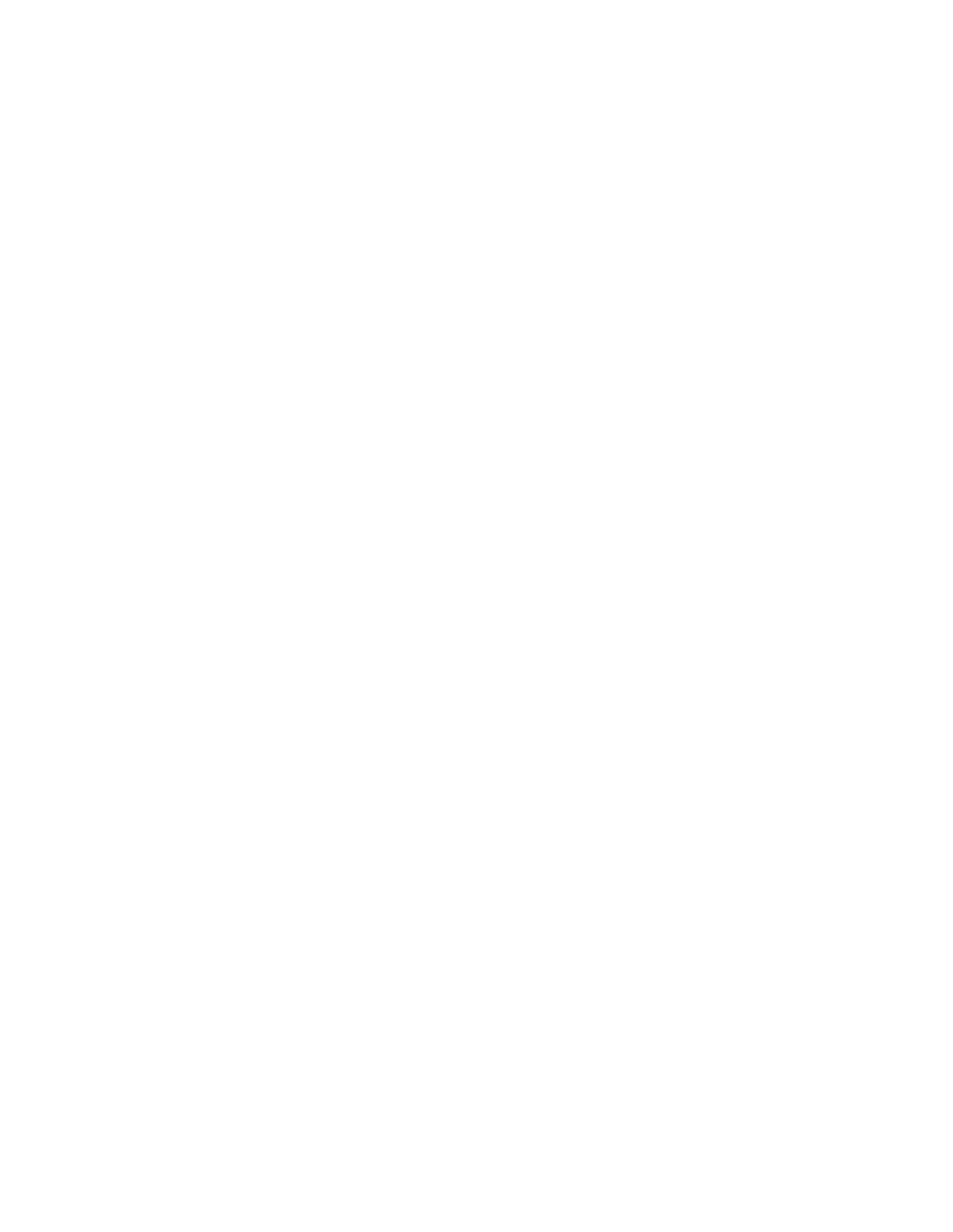

# **Ta bl e of C on t en t s**

#### **[Purpose](#page-3-0)**

# **I** [Grooming, Appearance, and Uniform Standards](#page-4-0)

# II [Assignment Related Content](#page-7-0)

Co-location (COLO) of Dual-military-married Couples Women's Afloat Assignment Opportunities

## III [CG Body Composition Program](#page-7-0)

# IV [Mental Health - Employee Assistance Program \(EAP\) & CG Support Services \(CGSUPRT\)](#page-8-0)

#### V [Pregnancy & Post-partum-related Content](#page-8-0)

Maternity Uniforms Shipboard/Aviation Duty Restrictions Watch standing Environmental Health & Safety Performance Evaluations Pregnancy & Post-Partum Weight Standards Lactation Assignment Deferment for Post-Partum Members Non-chargeable Leave: Maternity Convalescent Leave, Primary Caregiver Leave, Secondary Caregiver Leave Parental Leave Augmentation Program (PLP) Coast Guard Mutual Assistance (CGMA) Assisted Reproductive Services Loan Program CGMA Breast Milk Shipment Reimbursement Program

#### VI [Dependent Care Related Content](#page-12-0)

CGMA Reimbursement Program for Child Care during PCS Special Needs Program (SNP)

#### VII [Engagement & Support Opportunities](#page-12-0)

CG Affinity Group Program Mentorship Program CG Inclusive Leadership, Excellence, and Diversity Council (ILEAD)

# VIII [Additional References](#page-14-0)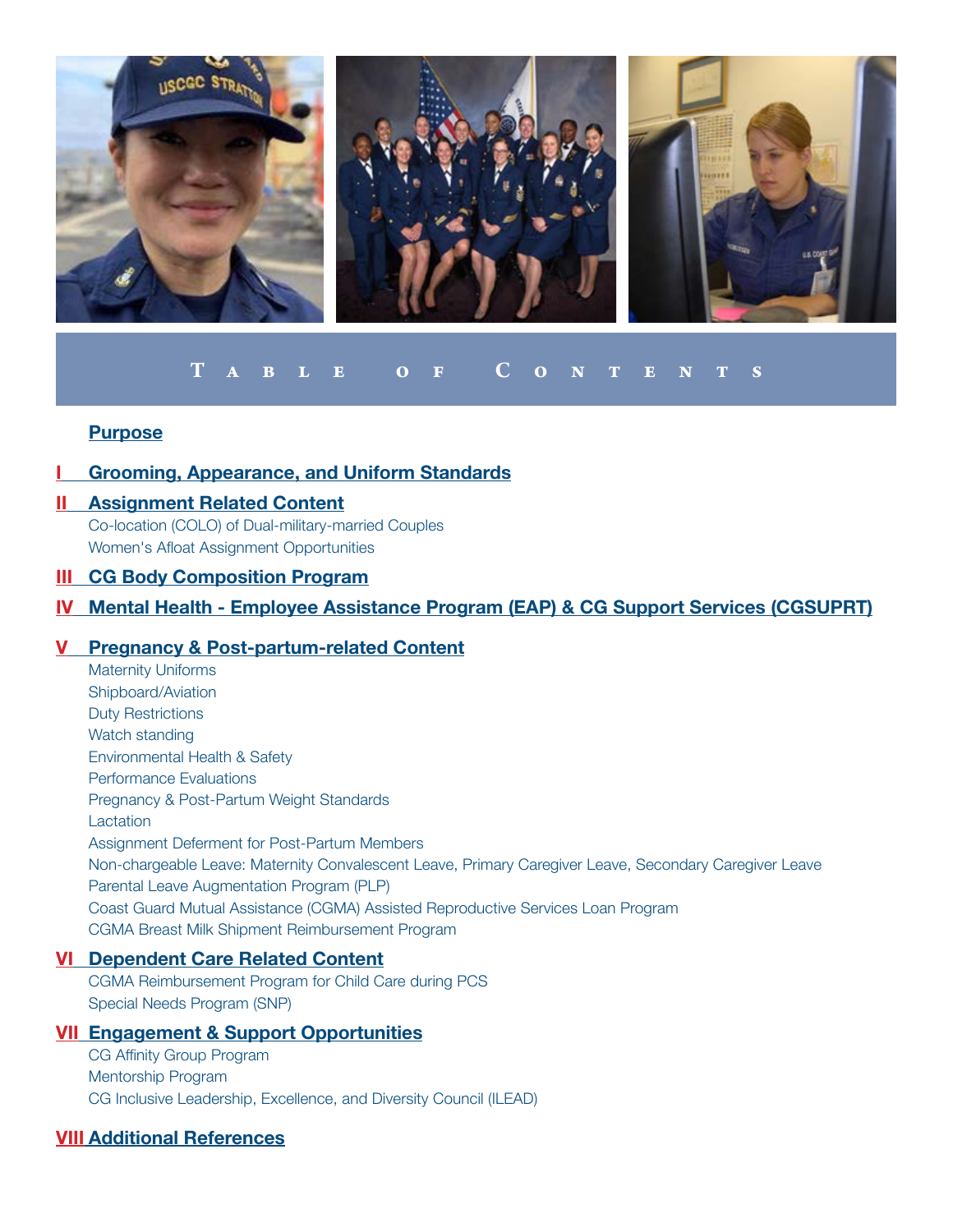# **Coast Guard Female Relevant Policies Resource Guide**

SPONSORED BY OFFICE OF DIVERSITY & INCLUSION

<span id="page-3-0"></span>Disclaimer: This is an informational product and not intended to be an all-inclusive document. This guide does not constitute Coast Guard Policy. For questions concerning applicability or interpretation of the provisions contained herein, you must contact the relevant policy office because this document only serves to provide helpful information. You must refer to Coast Guard policy, your chain of command, and your personnel support administrative staff to determine what course of action is best for you. For medical questions & concerns, be sure to consult with your primary care manager. If you have any comments or concerns about this document please contact the Office of Diversity and Inclusion Program, CG-127 at [HQS-SMB-CG-127-Info@uscg.mil](mailto:HQS-SMB-CG-127-Info%40uscg.mil?subject=)

# PURPOSE

This guide is intended to serve as a helpful resource for all Coast Guard personnel to increase awareness and understanding of policies and procedures that often impact female service members. The policies discussed in this guide primarily apply to military personnel who are Active Duty and Selective Reserve, as well as United States Public Health Service Commissioned Corps members detailed to the Coast Guard.

This guide was developed in response to recommendations from the Women's Retention Study and Holistic Analysis (WRSHA) which recommended creating a quick reference tool that catalogs femalerelevant Coast Guard policies because personnel, including supervisors and leaders, are sometimes unfamiliar with policies, particularly new ones. Unfamiliarity can lead to inconsistent and inaccurate policy implementation. Every effort has been made to ensure the accuracy and relevance of the policies selected for this guide, however this document will evolve as new findings and policies emerge or current policies become obsolete. This guide will be reviewed, once yearly, and updated as needed.

This quick guide supports the Commandant's strategic goal of promoting inclusion throughout the Coast Guard by increasing service-wide knowledge of current female-relevant policies. As members and commands become more informed about female-relevant policies and resources, we will begin to see more consistent application of policies, which will foster a more inclusive work environment.

Links are provided within the guide to information available on the World Wide Web. Changes to links may occur after the once yearly update to this guide, thus the Coast Guard Office of Diversity & Inclusion cannot provide any guarantee as to the accuracy, reliability, or completeness of links. In most cases, links within the guide direct users to content on Coast Guard servers and may require users to copy the URL, paste it into a web browser, and use a Common Access Card. Links to non-Federal government websites do not imply endorsement of any particular product, service, organization, company, information provider, or content. Comprehensive directives, instructions, notices, change notices, and instruction manuals can be accessed at [https://www.dcms.uscg.mil/Our-Organization/Assistant-Commandant-for-C4IT-CG-6/The-Office-of-](https://www.dcms.uscg.mil/Our-Organization/Assistant-Commandant-for-C4IT-CG-6/The-Office-of-Information-Management-CG-61/About-CG-Directives-System/Commandant-Instruction-Manuals/)[Information-Management-CG-61/About-CG-Directives-System/Commandant-Instruction-Manuals/](https://www.dcms.uscg.mil/Our-Organization/Assistant-Commandant-for-C4IT-CG-6/The-Office-of-Information-Management-CG-61/About-CG-Directives-System/Commandant-Instruction-Manuals/)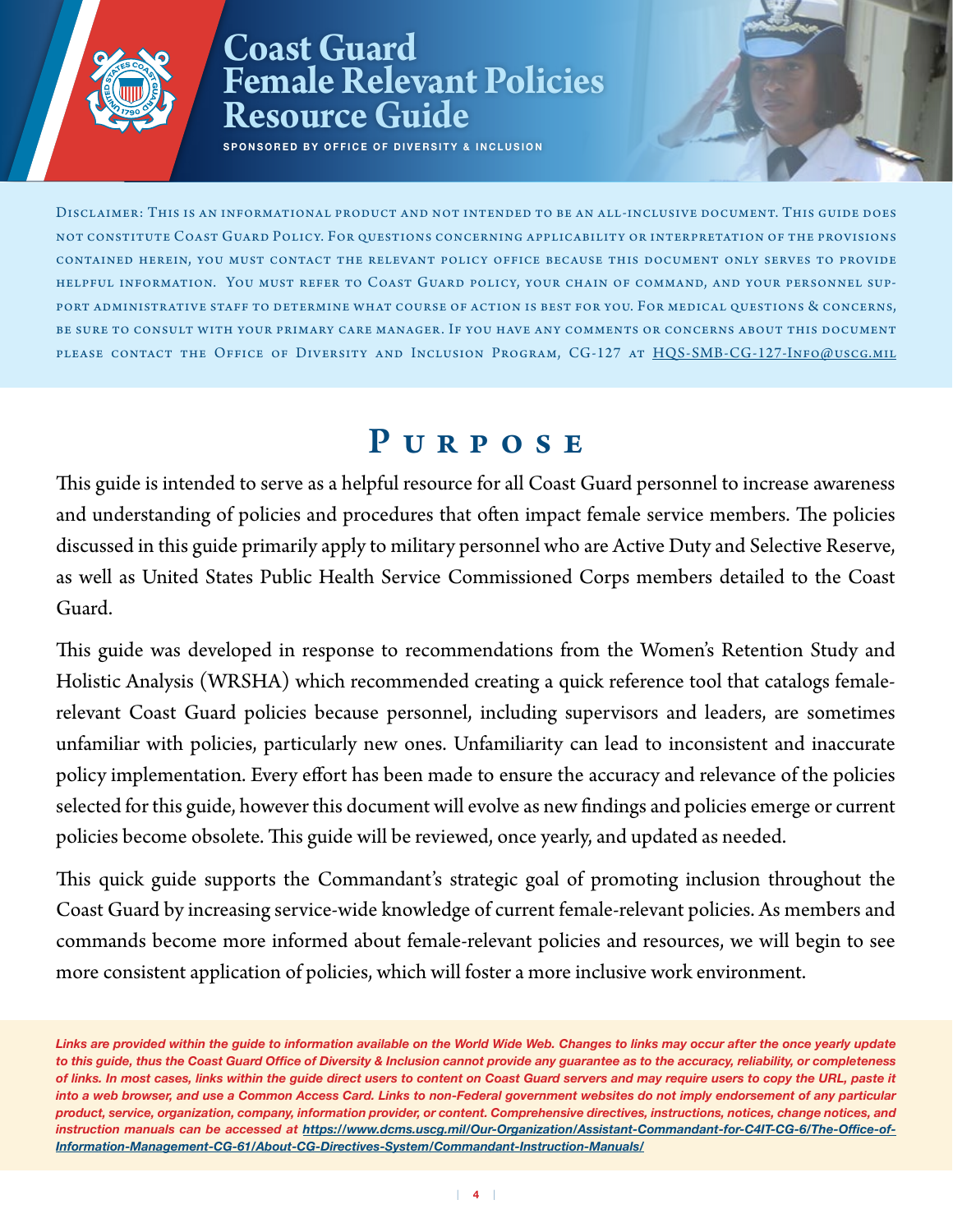<span id="page-4-0"></span>

# I. Grooming, Appearance, Uniform **Standards**

#### HAIR POLICIES:

- Women may wear hair in one to two braids or a single ponytail.
- The bulk, (either one ponytail, two braids, or braids interwoven to form one single braid) must not exceed the width of the head and a single ponytail or braid must be centered on the back of the head.
- Women may wear ponytails unpinned, which may be pulled through a ball cap rear opening.

*Members must confine hair in environments where entanglement or other occupational safety hazards exist. Situations requiring temporary hair adjustment include, but are not limited to:* 

- *— Operating/being near hazardous machinery or equipment, power transmission apparatuses, rotary equipment, moving parts, hazardous chemicals, or flames.*
- When styled, two braids will be evenly spaced and look symmetrical on the back of the head when viewed from behind.
- The length must not extend below a horizontal line centered between the shoulder blades.
- Hair must be secured adequately to prevent obstructing the wearer's field of vision.
- Hair bulk must not exceed 3.5 inches as measured perpendicular to the scalp.
- Hair bun size may extend to a maximum of 4 inches as measured out from the scalp. The circumference shall be no greater than the width of the member's head as measured horizontally.
- Short Hair: Hair may touch, but not fall below the bottom edge of the shirt or jacket collar, with the exception of the foul weather parka.
- Hair (to include bangs) will not extend below the eyebrows.
- Hair coloring, if used, must look natural.
- When a hairstyle of multiple braids, micro braids, hair extensions, locks, twists, cornrows or weave is worn, it must stay within uniform standards and will be of small diameter; approximately 0.5 inches or less. Space between rows will not exceed 0.25 inches and all rows must be of the same uniform dimension.
- Braid ends will be secured only with inconspicuous material that matches the color of the hair.
- Micro-braids, extensions, and weaves may extend out from the scalp.
- Hairpins: bobby pins, small barrettes, elastic bands, small plain scrunchies (elastic bands covered with material not to exceed one inch in width) that are brown, black, navy blue or the wearer's hair color are authorized.

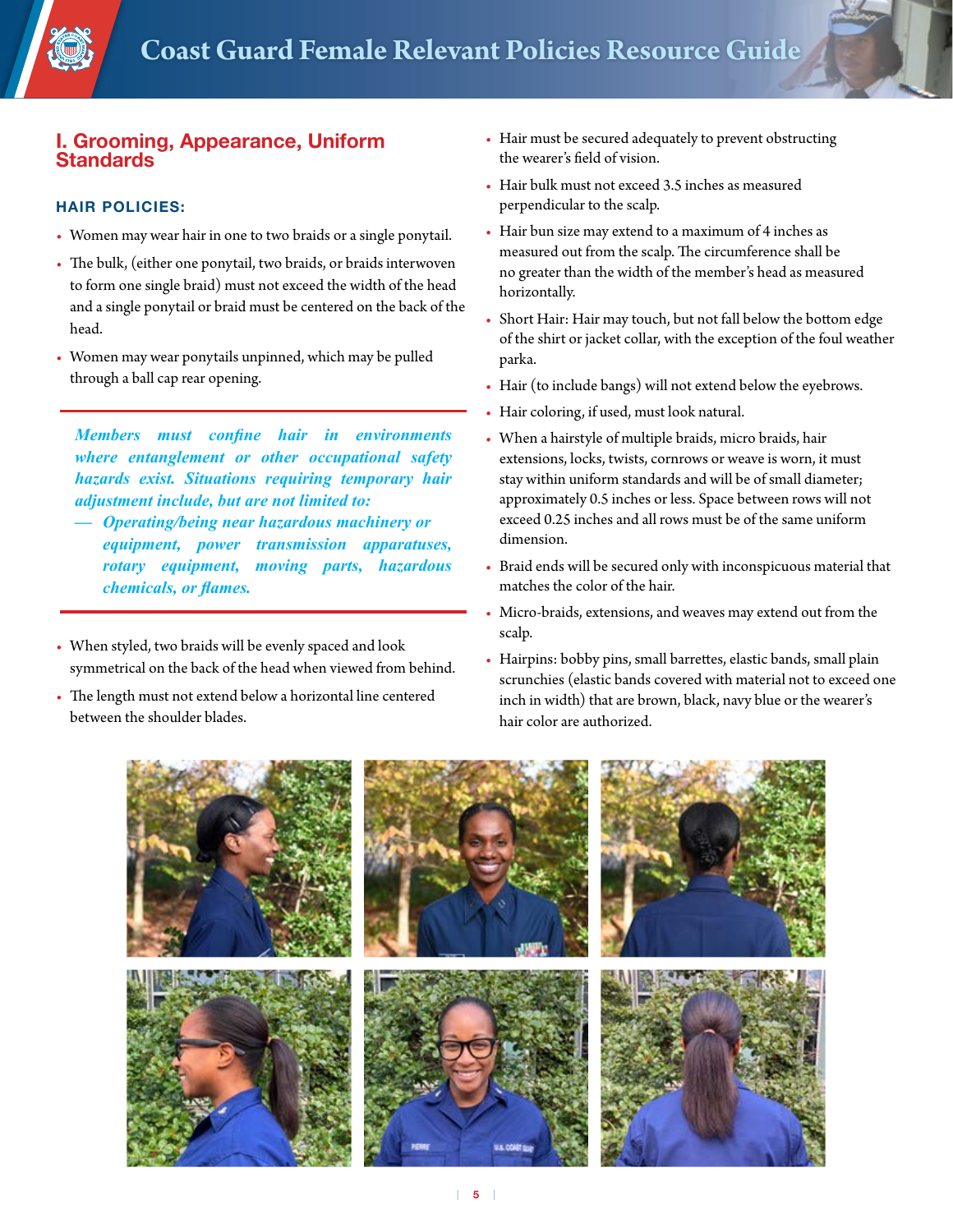

*As of July 2021, the U.S. Coast Guard revised its standards for women's hair. IAW ALCGPSC 065/21: Women in the service can now wear their hair in one or two braids or a single ponytail.* 

*The length must not extend below a horizontal line centered between the shoulder blades.* 

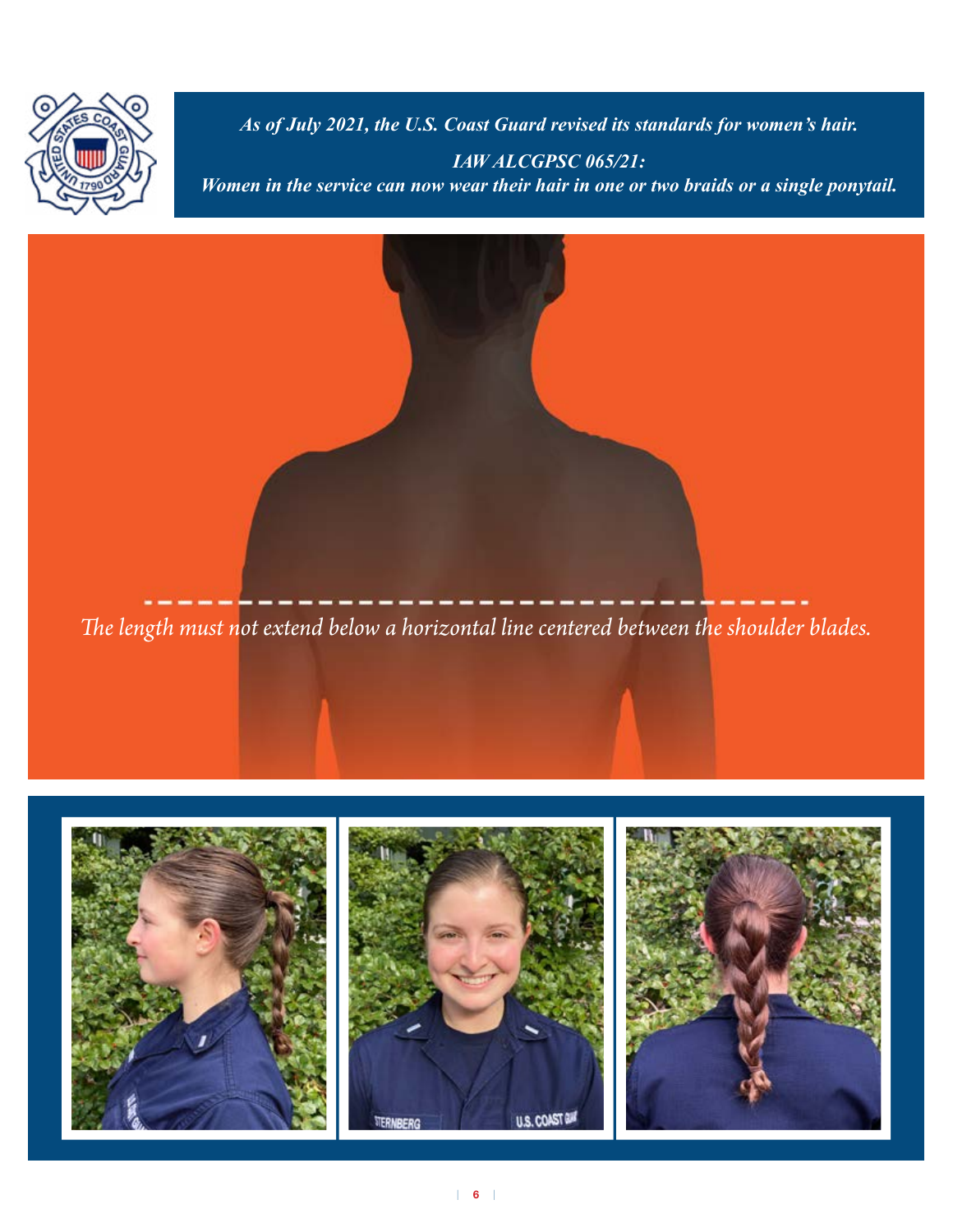- Wingless hair claws (not to exceed 3 inches in length and 1 inch width), along with small combs that are plain black, navy blue, brown, or color similar to the wearer's hair color are authorized.
- Accessories must not interfere with the proper wearing of head gear and/or safety gear.
- The appropriateness of a hairstyle must also be judged by its appearance when headgear is worn.
- Hairstyles such as lopsided, asymmetrical, unblended, untapered, and or undercutting are not authorized and should be corrected to a properly authorized hairstyle.
- Given physics, it is normal and natural for braids and ponytails to momentarily move away from the back of the head, such as when the member bends down.

*It is impossible to provide examples of every appropriate or unacceptable hairstyle or "conservative" or "eccentric" grooming, therefore the good judgment of leaders at all levels is key to upholding the Coast Guard grooming policy.* 

• The Exemptions to the Policy (ETP) option for Transgender members may be requested for any gender-based CG Policy prior to changing their gender marker in DEERS as determined to be medically necessary and approved by Commander (CG PSC).

References: U.S. Coast Guard. (2020). *Uniform Regulations: Commandant Instruction M1020.6K. Chapter 2.* Retrieved January 1, 2022 from [https://media.defense.gov/2020/](https://media.defense.gov/2020/Jul/09/2002451108/-1/-1/0/CIM_1020_6K.PDF ) [Jul/09/2002451108/-1/-1/0/CIM\\_1020\\_6K.PDF](https://media.defense.gov/2020/Jul/09/2002451108/-1/-1/0/CIM_1020_6K.PDF ) 

U.S. Coast Guard. (2021). *Military Transgender Service. Commandant Instruction M1000.13B*. Retrieved December 30, 2022 from https://media.defense.gov/2020/ Jul/09/2002451108/-1/-1/0/CIM\_1020\_6K.PDF

#### FINGERNAIL POLISH:

- Acceptable nail polish colors include neutral shades of grey, brown, green, beige, pink, mauve, plum, burgundy, blue, black, white, and red.
- Nail polish colors that are not authorized are as follows: metallic, glitter-style, textured colors, ombré, color-changing polish, glow-in-the-dark, fluorescents/neon colors, ornamentation, stickers, and bedazzlements.
- The French manicure with a classic white tip is the only twotoned fingernail color authorized.
- To maintain the professional appearance of the fingernail, damaged or chipped fingernail color should be repaired in a timely manner (1-2 days). If matching polish is not available or the chipped colors cannot be repaired in a timely manner, the polish should be removed or changed.
- All fingernails will be filed smooth and have rounded or straight shaped tips.
- Current policies for fingernail polish only authorize polish to be worn on females.

Reference: U.S. Coast Guard. (2020). *Uniform Regulations: Commandant Instruction M1020.6K. Chapter 2.* Retrieved January 1, 2022 from [https://cg.portal.uscg.mil/sites/externaldata/](https://cg.portal.uscg.mil/sites/externaldata/Directives/CIM_1020_6K.pdf ) [Directives/CIM\\_1020\\_6K.pdf](https://cg.portal.uscg.mil/sites/externaldata/Directives/CIM_1020_6K.pdf ) 

#### SHOES & HOSIERY:

- Flats are authorized as an optional item for wear with the skirt.
- Pumps or flats will be plain in style, and the sole edges and heels will be of the same color as the shoe. The heels and toes will be closed and the heel may be 1 to 2 5/8 inches high. The base of the heel will be no less than 1/2 inch wide at the floor.
- Hosiery is required when wearing pumps or flats. Hosiery worn with a skirt must match the wearer's flesh color.
- Black or flesh colored hosiery, including knee-high stockings, may be worn with oxfords, pumps, or flats when wearing slacks.

Reference: U.S. Coast Guard. (2020). *Uniform Regulations: Commandant Instruction M1020.6K. Chapter 3.* Retrieved January 3, 2022 from https://media.defense.gov/2020/ Jul/09/2002451108/-1/-1/0/CIM\_1020\_6K.PDF

#### ACCESSORIES:

- One earring per ear centered on the earlobe is authorized. Earrings will be 4-6mm ball studs (approx.  $1/8 - 1/4$  inch), natural white pearl (colored pearls are not authorized), white diamond, plain gold, or silver with a shiny or brushed matte finish. Ornate or combination settings are not authorized.
- All bags worn with the uniform or carried must conceal its contents, be unadorned, plain blue or black (white with white uniforms), and be no wider than 12 inches by 8 inches tall and 5 inches deep.

Reference: U.S. Coast Guard. (2020). *Uniform Regulations: Commandant Instruction M1020.6K. Chapter 2.* Retrieved January 3, 2022 from https://media.defense.gov/2020/ Jul/09/2002451108/-1/-1/0/CIM\_1020\_6K.PDF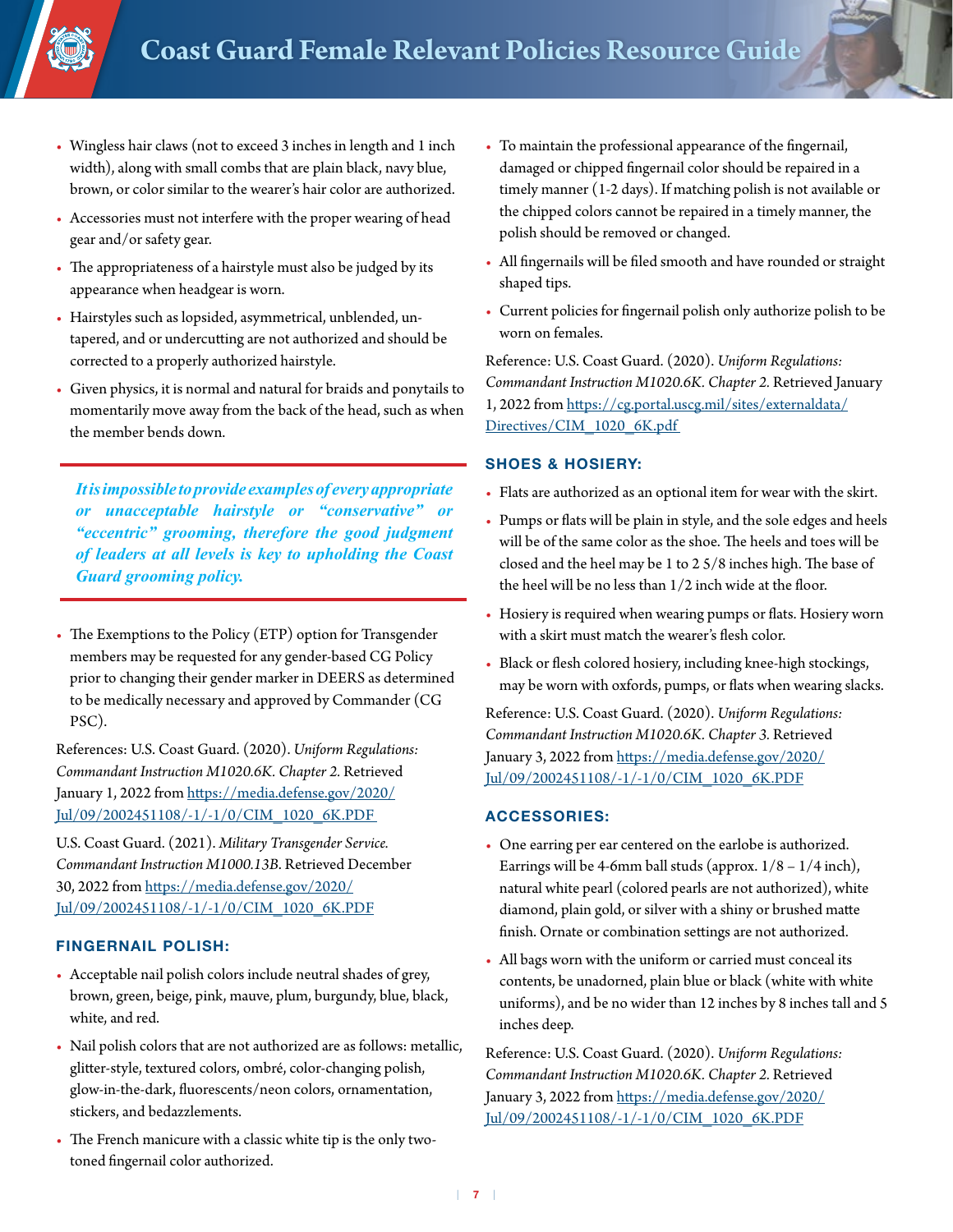# <span id="page-7-0"></span>II. Assignment Related Content

#### CO-LOCATION OF DUAL-MILITARY-MARRIED COUPLES

Aligning dual-military-married couple's in support of co-location:

- Dual-military-married couples that are E-6 & below or O-4 & below will have tour completion dates that align.
	- Members serving in these paygrades should communicate through career counseling their desires to collocate.
- This policy provides reassurance to members that the CG supports co-location and is invested in easing the administrative burden and worry of separation due to misaligned tour completion dates.

Reference: U.S. Coast Guard. (2019). *Military Assignments and Authorized Absences, Change Note 1000. Commandant Instruction M1000.8A* Retrieved January 1, 2022, from https://media.defense. gov/2018/Jun/26/2001935940/-1/-1/0/CIM\_1000\_8A.PDF

#### WOMEN'S AFLOAT ASSIGNMENT OPPORTUNITIES

Female service members who are interested in afloat assignment opportunities are encouraged to reach out to the Enlisted Women's Afloat Coordinator within the Office of Enlisted Personnel Management (EPM-2). Resources available:

- Year round career counseling
- Advocacy for Afloat positions
- Women Afloat Newsletter
- Afloat Assignment Year Information
- Women Afloat Mentor Sign Up
- Women Afloat experience periodicals

Reference: *Enlisted Personnel Assignments Women Afloat. Personnel* 



*Service Center Enlisted Personnel Management. (n.d.).* Retrieved December 29, 2021, from [https://cg.portal.uscg.mil/units/psc/](https://cg.portal.uscg.mil/units/psc/psc-epm/SitePages/Women%20Afloat.aspx  ) [psc-epm/SitePages/Women%20Afloat.aspx](https://cg.portal.uscg.mil/units/psc/psc-epm/SitePages/Women%20Afloat.aspx  ) 

# III. CG Body Composition Program

The CG Body Composition Program offers additional opportunities for active duty and reserve members to demonstrate compliance with Coast Guard readiness standards. This includes a new abdominal circumference assessment and fitness test. The program better connects medical professionals to the health assessment.

- The abdominal circumference or the legacy body fat assessment (standard taping) are methods for compliance if a member exceeds Maximum Allowable Weight (MAW).
- If neither taping standard is met, a Physical Fitness Test (PFT) is another opportunity to achieve compliance if the member is determined to be medically fit.

Details

- Abdominal Circumference standards must not exceed 35.5 inches for females.
- Physical Fitness Test (PFT or PT) requirements and guidelines are outlined in U.S Coast Guard Boat Operations and Training (BOAT) Manual Volume II, COMDTINST M16114.33.

*Transgender members may request an exception to any gender-based CG policy prior to changing their gender marker in DEERS if and when such exceptions are determined to be medically necessary and specifically approved by Commander Coast Guard Personnel Service Center (CG PSC).* 

*An Exception-to-Policy (ETP) may not remain in effect beyond two years of the date it was issued. Members may request to extend the ETP in two year increments. Managing extensions of ETP is the sole responsibility of the member.*

#### References:

U.S. Coast Guard. (2022). *Body Composition Standards Program. Commandant Instruction 1020.8I*. Retrieved April 8, 2022, from [https://media.defense.gov/2022/Mar/31/2002967299/-1/-1/0/](https://media.defense.gov/2022/Mar/31/2002967299/-1/-1/0/CI_1020_8I.PDF) [CI\\_1020\\_8I.PDF](https://media.defense.gov/2022/Mar/31/2002967299/-1/-1/0/CI_1020_8I.PDF) (This link may change with new manual.)

U.S. Coast Guard. (2021). *Military Transgender Service. Commandant Instruction M1000.13B*. Retrieved December 29, 2021, from [https://www.cgsuprt.com/portal/landing?a=1](https://www.cgsuprt.com/portal/landing?a=1 )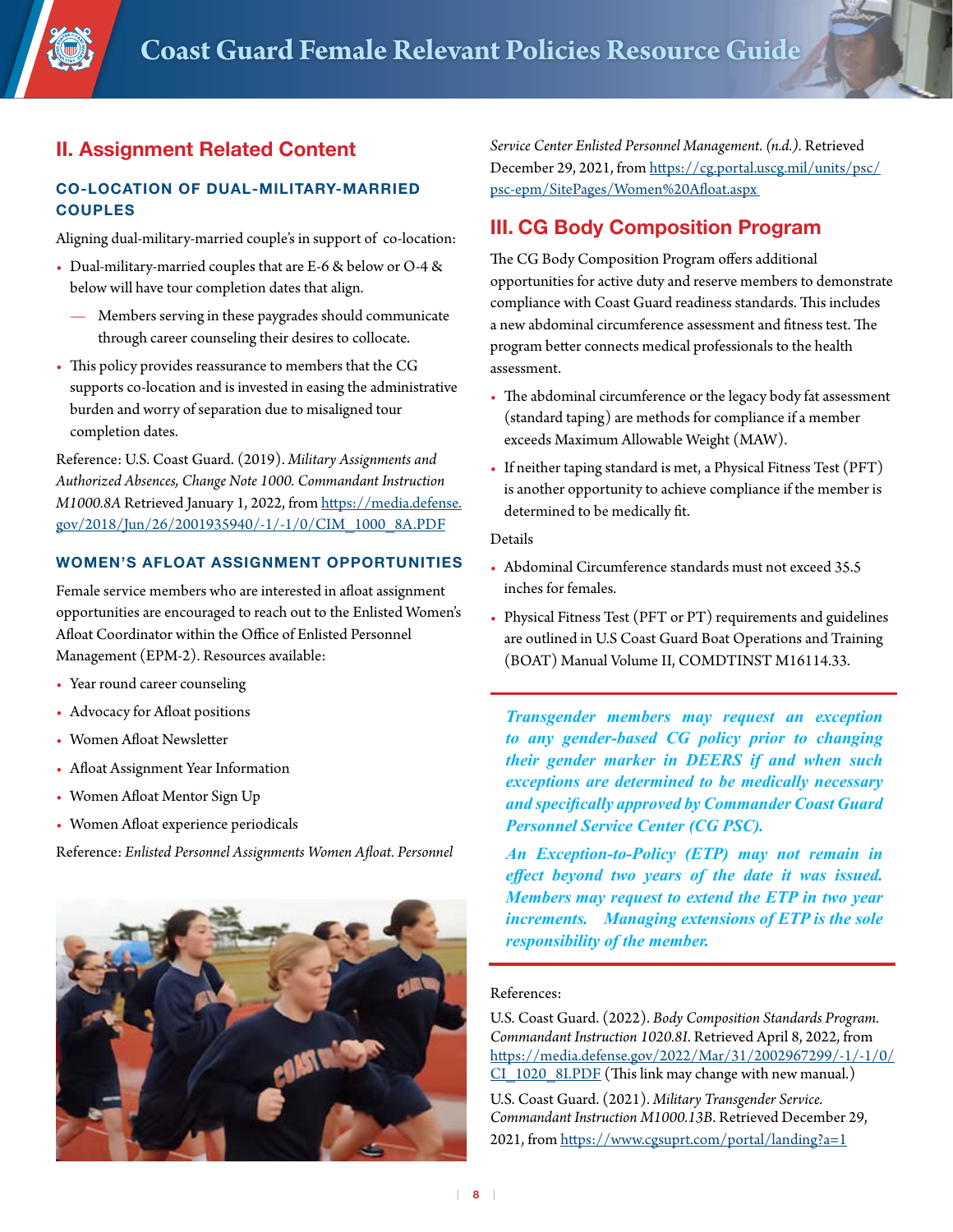<span id="page-8-0"></span>

# IV. Mental Health - Employee Assistance Program (EAP) & CG Support Services (CGSUPRT)

• US Coast Guard provides you with a comprehensive Employee Assistance Program (EAP), known as CG SUPRT. CG SUPRT is here 24/7/365 to help with some of life's most difficult challenges. Services are free and confidential, within the bounds of the law. Counseling sessions are offered via telephone, text, video chat and online chat.

This program is available to the following:

- Active Duty Military (includes Coast Guard Academy and Training Center Enlisted Recruits)
- SELRES
- Civilian employees
- U.S. Public Health Service Coast Guard Assigned Officers
- U.S. Navy Chaplains Assigned to the Coast Guard
- Non-Appropriated Fund Employees
- Family Members and Dependents

Features of the program Include:

- Work-life Resources and Referrals for range of personal needs to include childcare, eldercare, adoption, academic, special needs, pet care, relocation and more.
- Document Translation services.
- Non-Medical Counseling, assessment & short-term counseling for issues ranging from stress, communication, relationships, family concerns, parenting, anxiety, depression, work-related concerns, alcohol, substance abuse and other issues impacting your well-being.
- Health Coaching
- Personal Financial Wellness
- Legal Services
- Education & Career Counseling

Reference: www.cgsuprt.com. (n.d.). Retrieved December 29, 2021, fro[m]( https://www.cgsuprt.com/portal/landing?a=1  ) https://www.cgsuprt.com/portal/landing?a=1

# V. Pregnancy & Post-partum-related Content

#### MATERNITY UNIFORMS:

- Maternity uniforms may be worn during pregnancy and up to 60 days after returning from maternity leave.
- Commanding officers may authorize pregnant women to wear civilian clothing when there is no maternity uniform equivalent (e.g. Dinner Dress Uniforms) or when the maternity uniforms no longer fit comfortably. The type of civilian clothing must be comparable to the uniform the individual would normally wear.
- Post-partum Nursing T-shirt— The T-shirt may be purchased on the economy (no CG specific variant), and shall be dark blue in color and not extend below the lower edge of the Operational Dress Uniform blouse when worn.
- Uniforms are available at the Uniform Distribution Center or at an Air Force exchange.
- Enlisted women may receive an enlisted supplemental clothing allowance (SUPP CMA) per CG-5155A form. Subsequent payments are not to be authorized for more than one pregnancy within three years of the date of approval of earlier payments.
- Outerwear may be worn unzipped, if necessary, when worn with maternity uniforms.

Reference: U.S. Coast Guard. (2020). *Uniform Regulations: Commandant Instruction M1020.6K. Chapter 3.* Retrieved January 1, 2022 from [https://media.defense.gov/2020/](https://media.defense.gov/2020/Jul/09/2002451108/-1/-1/0/CIM_1020_6K.PDF) [Jul/09/2002451108/-1/-1/0/CIM\\_1020\\_6K.PDF](https://media.defense.gov/2020/Jul/09/2002451108/-1/-1/0/CIM_1020_6K.PDF) 

#### SHIPBOARD/AVIATION:

- No pregnant member shall deploy or remain aboard a ship, including small boat duty, beyond their 20th week of pregnancy.
- A pregnant member shall not remain aboard a cutter if the time for medical evacuation to a treatment facility, capable of evaluating and stabilizing obstetric emergencies, is greater than three hours.
- Pregnant aviation personnel shall not deploy OCONUS or aboard a cutter after the 20th week of pregnancy.
- Pregnant aviation personnel may be deployed INCONUS after the 20th week of pregnancy only if medical facilities equivalent to or better than those currently provided to the member at the assigned air station are available at the deployment site.
- Aviation personnel shall not normally deploy INCONUS for six months following pregnancy unless the service member is medically fit and requests a waiver for earlier resumption of duties.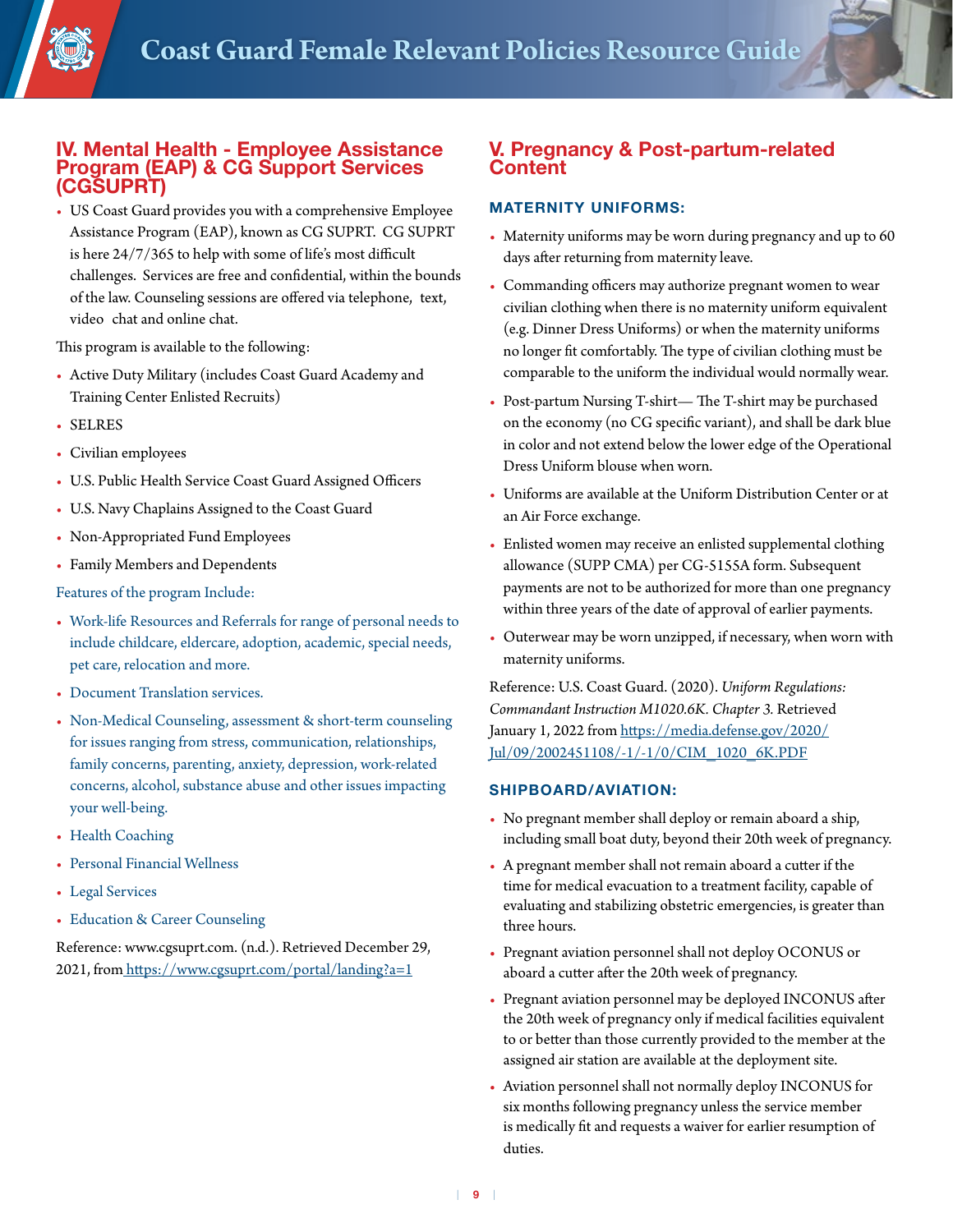- Resumption of deployments— requirement to pass physical fitness standard tests; assignment to cutter or OCONUS duties will not normally be made for a period of 12 months following the end of pregnancy unless the service member is medically fit and requests a waiver for an earlier resumption of duties.
- Pregnant service members shall not remain aboard a cutter if the time for medical evacuation to treatment facility is greater than three hours.

Reference: U.S. Coast Guard. (2019). *Military Assignments and Authorized Absences, Change Note 1000. Commandant Instruction M1000.8A.* Retrieved January 1, 2022 from [https://cg.portal.uscg.](https://cg.portal.uscg.mil/sites/externaldata/Directives/CIM_1000_8A.pdf ) [mil/sites/externaldata/Directives/CIM\\_1000\\_8A.pdf](https://cg.portal.uscg.mil/sites/externaldata/Directives/CIM_1000_8A.pdf )

#### DUTY RESTRICTIONS:

• A pregnant service member will not be made to engage in labor wherein her physical configuration prevents her from continuing with specific activities, such as lying in the prone position, or where nausea or fatigability would be hazardous to her or the unborn child.

#### WATCHSTANDING:

- During the last three months of pregnancy (28 weeks and beyond), the commanding officer or officer-in-charge should monitor and limit the member to a 40-hour work week.
	- The hours may be distributed among any seven-day period, but hours are defined by the member's presence at a duty station, and not by type of work performed.
	- Pregnancy does not excuse a member from watchstanding responsibilities, but all hours worked will count toward the 40-hour weekly limitation.
	- The member may request a waiver to extend her hours beyond the stated 40-hour week, if she is physically capable and her attending physician concurs.
- The member is exempt from standing at parade rest or attention for longer than 5 minutes.

#### EXCESSIVE NOISE:

- Brief exposure (5 minutes per hour or less) to ambient noise above 84 dBA, while transiting through high noise areas, may be safe. Prolonged exposure to this level of noise is not recommended.
- Pregnant women should avoid exposure to ambient noise greater than 104dBA (corresponding to the need for double hearing protection), and shall not be assigned to regular duties requiring double hearing protection.

#### ENVIRONMENTAL HEALTH & SAFETY:

- Pregnant members should not be exposed to chemical agents hazardous to reproduction.
	- Avoid exposure to known chemical, biological, or physical agents in excess of Coast Guard workplace standards as defined in Chapter 4 of the Safety and Environmental Health Manual, Commandant Instruction M5100.47D.
	- Avoid known hazardous conditions as determined by the health care provider and Safety & Environmental Health Officer (SEHO); Health Safety Work-Life Service Center.
- Radio frequency (RF) limit specific absorption rate to 0.4 Watts/kg in any six-minute period.
- Ionizing radiation not to exceed 0.5 rem during entire gestation period.

Reference: U.S. Coast Guard. (2011). *Pregnancy in the Coast Guard: Commandant Instruction 1000.9.* Retrieved January 1, 2022 from [https://cg.portal.uscg.mil/sites/externaldata/Directives/]( https://cg.portal.uscg.mil/sites/externaldata/Directives/CI_1000_9.pdf) [CI\\_1000\\_9.pdf]( https://cg.portal.uscg.mil/sites/externaldata/Directives/CI_1000_9.pdf)

#### PREGNANCY & POST-PARTUM WEIGHT STANDARDS:

- Women are exempt from weight and body fat standards during pregnancy.
- Post-Birth/Termination Exemption— Members under this exemption are not required, but can participate in all weight screenings and have their current weight data entered into DA.
	- During this period, members who exceed program standards will be considered compliant.
- In cases where the end date of a pregnancy is unclear, a note from a medical provider will be required to establish the date the pregnancy ended.
- Members who were pregnant less than twenty weeks are exempt for six months from the date of pregnancy termination.
- Members that carry a child to full term are exempt for 12 months.

Reference: U.S. Coast Guard. (2017). *Coast Guard Weight and Body Fat Standards Program Manual. Commandant Instruction M1020.8H. Chapter 5.* Retrieved January 1, 2022 from

[https://media.defense.gov/2019/Apr/05/2002110152/-1/-1/0/](https://media.defense.gov/2019/Apr/05/2002110152/-1/-1/0/CIM_1020_8H.PDF) CIM 1020 8H.PDF (This link may change with new manual.)

#### PERFORMANCE EVALUATIONS:

• Commanding officers and officers in charge will ensure that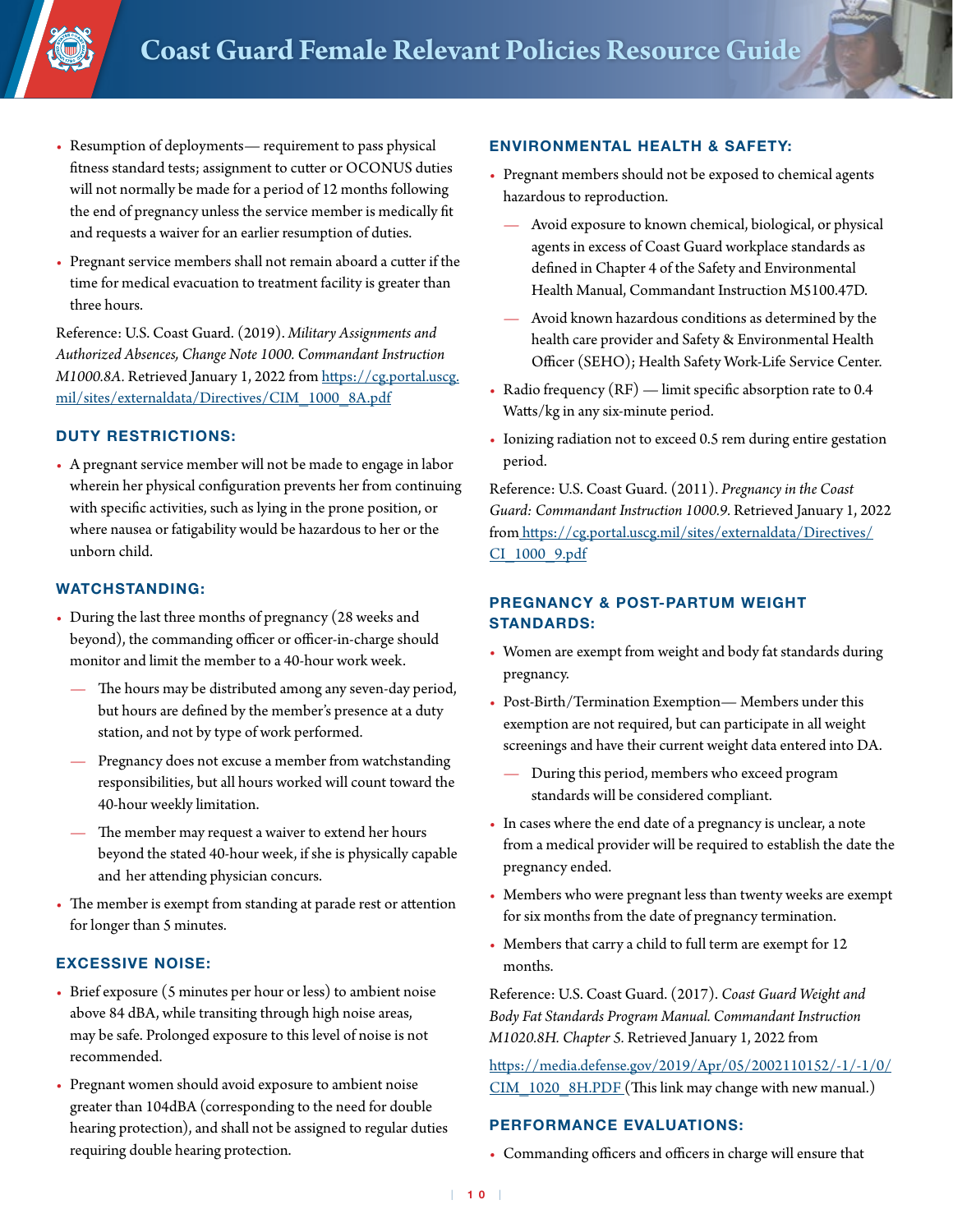pregnant service members will not receive adverse evaluation reports strictly as a consequence of pregnancy.

- The mention of pregnancy in an evaluation is prohibited. The restriction applies to the reported on officer and family members.
- Duty status and weight standards exceeded during pregnancy and/or nursing are not cause for adverse OERs or other evaluations.
- Pregnancy status should not adversely affect the career progression of the member.

#### LACTATION:

- Lactation Facility required— ensure the availability of a private, clean room for expressing breast milk during the workday.
	- When space is limited, a multi-purpose room (i.e. duty room), stateroom, or berthing area may be used as long as privacy can be assured for the time required.
	- The facility shall be as close as possible to a water source for washing hands and rinsing equipment.
	- The facility should also be equipped with electrical outlets, a table and chair.
	- It is preferable that this space not be a head, unless the head is equipped with a lounge type of area.

Storage— Ensure access to cool storage for breast milk.

- Access to refrigeration is ideal, however if no refrigerator space is available, the member will supply cold packs for storing milk.
- Access to a freezer compartment is necessary if the workday extends beyond 12 hours.
- Breast milk should be contained and labeled by the member to avoid contamination by other items located in the vicinity.
- Lactation Breaks— through communication between the supervisor and member, most assignments can accommodate creative use of time to accomplish mission and the member's need to breastfeed.
- Lactating members should be allowed a flexible schedule for pumping (within the limits of mission requirements).
- Arrangements should be discussed/negotiated between the member and her supervisor.

Reference: U.S. Coast Guard. (2011). *Pregnancy in the Coast Guard: Commandant Instruction 1000.9.* Retrieved January 1, 2022 from [https://cg.portal.uscg.mil/sites/externaldata/Directives/](https://cg.portal.uscg.mil/sites/externaldata/Directives/CI_1000_9.pdf) [CI\\_1000\\_9.pdf](https://cg.portal.uscg.mil/sites/externaldata/Directives/CI_1000_9.pdf)



# ASSIGNMENT DEFERMENT FOR POST-PARTUM MEMBERS:

- 12-Month Assignment Deferment for Post-Partum Members— Orders will be amended so that post-partum Active Duty members shall not be issued TDY orders for up to 12 months from the date of birth.
	- A post-partum member may elect TDY or voluntary mobilization orders within the 12 months following a birth only if cleared by a Coast Guard medical officer and with approval from the first O-6/GS-15 in the chain of command.
- Reserve Assignments will be amended so that post-partum Reserve members will not be involuntarily mobilized for up to 12 months from the date of birth.

Reference: U.S. Coast Guard. (2019). *Military Assignments and Authorized Absences, Change Note 1000. Commandant Instruction M1000.8A* Retrieved January 1, 2022 from [https://cg.portal.uscg.](https://cg.portal.uscg.mil/sites/externaldata/Directives/CIM_1000_8A.pdf ) [mil/sites/externaldata/Directives/CIM\\_1000\\_8A.pdf](https://cg.portal.uscg.mil/sites/externaldata/Directives/CIM_1000_8A.pdf ) 

#### NON-CHARGEABLE LEAVE:

- Non-chargeable leave terms such as "maternity," "paternity," and "adoption," have been replaced with "Maternity Convalescent Leave," "Primary Caregiver Leave," and "Secondary Caregiver Leave."
- District commanders, commanding officers, and officers in charge may grant prenatal leave without the Commandant's approval for periods up to 30 cumulative days after being certified as necessary by a medical officer.
- All maternity convalescent and caregiver leave is non-chargeable and cannot be sold at any time.
- All caregiver leave must be used within one year of the birth/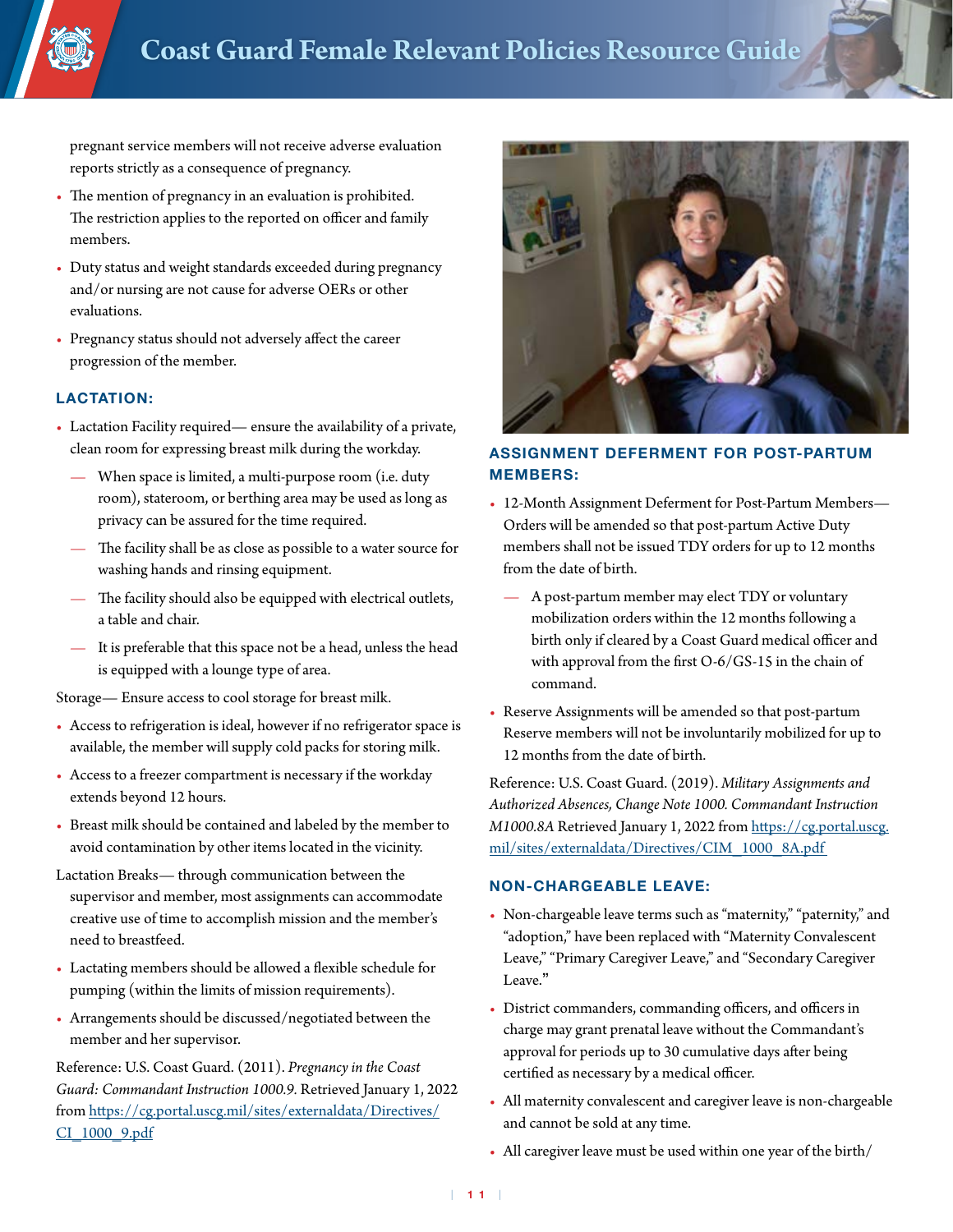adoption date or the balance will be forfeited regardless of when the leave was requested, granted, or started.

- Maternity Convalescence Leave 42 days; only for the birth parent and granted without regard to any subsequent caregiver leave entitlement.
	- Maternity Convalescence Leave must start on the first full day following the date of discharge or release from the hospital or wherever the birth took place.
- Primary Caregiver Leave 42 days; typically the parent who gave birth or the parent who has primary responsibility for caring for the child.
- Secondary Caregiver Leave 21 days; typically the spouse of the birth parent. In a dual military marriage, where the other parent is the primary caregiver, or a member whose child is born outside of marriage, but parentage is established.

Reference: U.S. Coast Guard. (2019). *Military Assignments and Authorized Absences, Change Note 1000. Commandant Instruction M1000.8A Chapter 6*. Retrieved January 1, 2022 from [https://](https://cg.portal.uscg.mil/sites/externaldata/Directives/CIM_1000_8A.pdf ) [cg.portal.uscg.mil/sites/externaldata/Directives/CIM\\_1000\\_8A.](https://cg.portal.uscg.mil/sites/externaldata/Directives/CIM_1000_8A.pdf ) [pdf](https://cg.portal.uscg.mil/sites/externaldata/Directives/CIM_1000_8A.pdf )

# PARENTAL LEAVE AUGMENTATION PROGRAM

- The Office of Military Personnel Policy is currently evaluating the Parental Leave Augmentation Program (beta test) for feasibility as a permanent program.
- This program provides much needed backfill for active duty positions while providing additional training and developmental opportunities for reservists in rating specific roles via Active Duty for Operational Support (ADOS) orders.



- ADOS is managed through Personnel Services Division Surge Staffing Section (SSS) and the Request for Forces (RFF) process.
- Requests for workforce coverage during times of prenatal (up to 30 days), maternity convalescent (up to 42 days) and primary caregiver (42 days) leave may be approved for up to 120 days in duration to cover the non-chargeable portion of parental leave.
- Headquarters will centrally fund this program utilizing shortterm ADOS orders and manage it through PSC's Surge Staffing Section (SSS).
- To allow adequate time to identify an optimal ADOS candidates, RFFs must be received by SSS no later than 12 weeks prior to the requested start date.
- Any requests deemed mission critical will use the process for Mission-Critical Short-Term Augmentation found in Commandant Instruction 5400.1A "Obtaining Personnel Resources to Meet Surge Requirements." (2012).

Reference: *ALCOAST 174/21 – May 2021 Surge Staffing Augmentation to Support Parental Leave and Renewal of Beta Test*  Retrieved January 1, 2022 from [https://content.govdelivery.com/](https://content.govdelivery.com/accounts/USDHSCG/bulletins/2d7cd3b?reqfrom=share    ) [accounts/USDHSCG/bulletins/2d7cd3b?reqfrom=share](https://content.govdelivery.com/accounts/USDHSCG/bulletins/2d7cd3b?reqfrom=share    ) 

# COAST GUARD MUTUAL ASSISTANCE (CGMA) ASSISTED REPRODUCTIVE SERVICES LOAN PROGRAM:

Loan assistance is available for members engaging in a recognized fertility treatment program or associated costs not covered by TRICARE for themselves or their spouse.

- Zero interest loan up to \$6,000 per Coast Guard Mutual Assistance form 3.
- Repayment will not normally exceed Expiration of Enlistment (EOE) or 36 months, whichever is earlier.
- Limited to one loan of this type at a time. Should additional loans be desired, the initial loan must be paid in full before another application is submitted.
- The loan may be issued up to 30 days prior to the commencement of preparatory treatment, contract signing, or other mechanisms required to commit to treatment.

Reference: *Coast Guard Mutual Assistance. Assisted Reproductive Services (ARS) Loan.* Retrieved January 1, 2022 from https://www. cgmahq.org/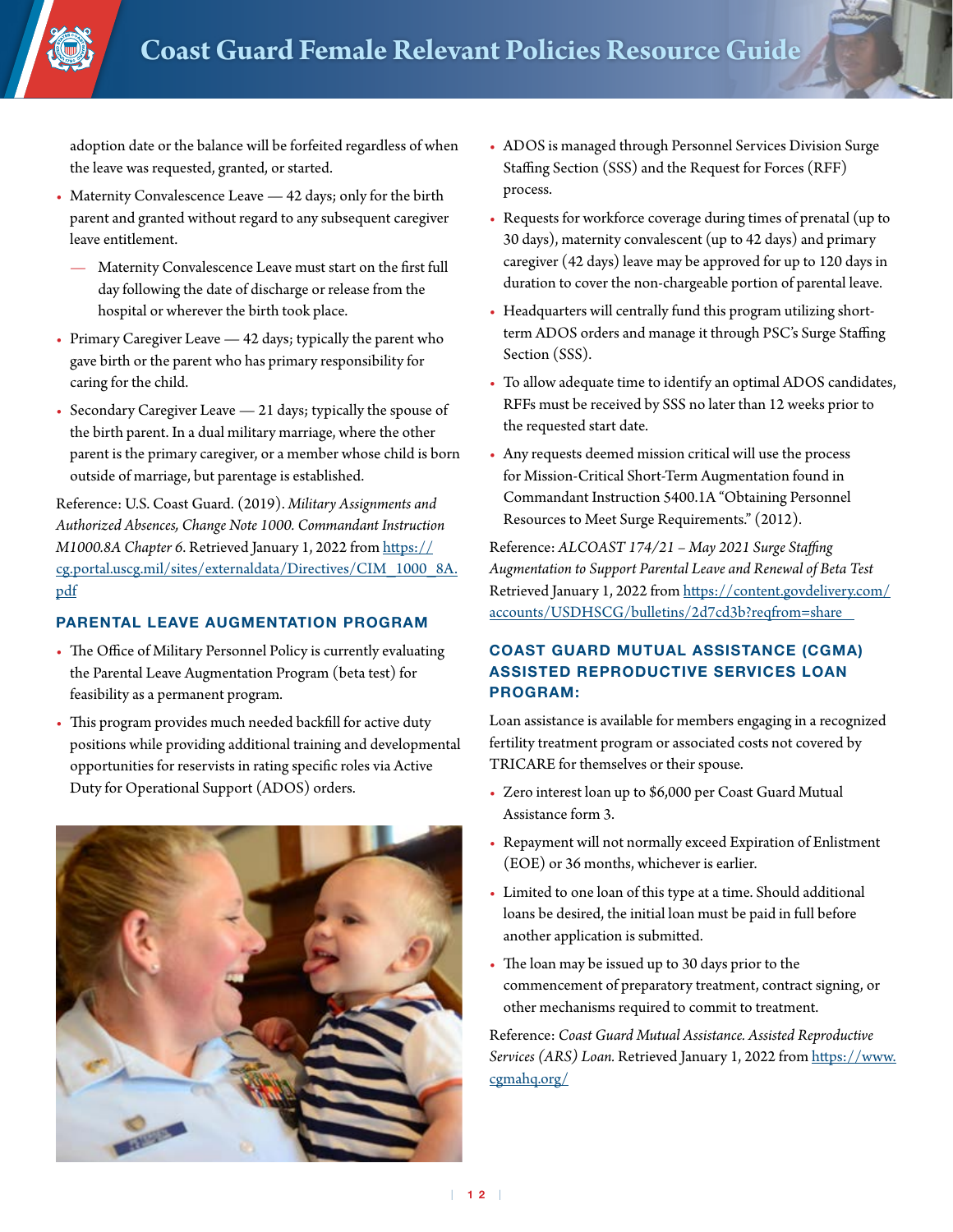#### <span id="page-12-0"></span>COAST GUARD MUTUAL ASSISTANCE (CGMA) BREAST MILK SHIPMENT REIMBURSEMENT PROGRAM

CGMA may provide financial assistance to members who are faced with out of pocket costs for the shipment of breast milk while away from home due to TDY, being underway, traveling on government business or excused absences.

- Open to all active duty members, including U.S. Public Health Service Commissioned Corps members and U.S. Navy chaplains detailed to the Coast Guard.
- Reservists on ADOS, spouses on business travel for their job, and Coast Guard civilian employees traveling on government business are also eligible.
- The annual allowance for reimbursement is \$750 per household.
- Eligible members may apply for reimbursement at the conclusion of any period away from home longer than 72 hours.
- Submissions for reimbursement must occur within 60 days of their return home, and require a copy of the receipt for the shipping costs.

Reference: *Coast Guard Mutual Assistance (CGMA) Breast Milk Shipment.* Retrieved December 30, 2021 from [https://www.](https://www.cgmahq.org/programs/bms.html ) [cgmahq.org/programs/bms.html](https://www.cgmahq.org/programs/bms.html ) 

# VI. Dependent Care Related Content

# COAST GUARD MUTUAL ASSISTANCE REIMBURSEMENT PROGRAM FOR CHILD CARE DURING PCS:

Child care needs while attending to relocation responsibilities may contribute to financial hardship for junior officers and enlisted members. The CGMA PCS Child Care Expense Reimbursement program provides financial assistance to Active Duty and ADOS Reserve members, in pay grades E6 and below and O-2 and O-1, who are faced with increased out of pocket costs subsequent to PCS orders which required a Government funded move of House Hold Goods (HHG).

- Children must be 12 or under on the date(s) the service is provided.
- The service must be provided within 60 days prior to departure, and/or within 60 days of reporting to the new permanent duty station.
- Limited to \$150 per child, for up to three children, 12 years old and under; (no age limit for special needs dependents/children).
- \$450 cumulative total per calendar year.
- Requesters must submit a PCS Child Care Expense application

(CGMA Form 9), along with suitable documents showing the costs of qualifying service to their local CGMA representative.

Reference: *Coast Guard Mutual Assistance (CGMA) Reimbursement Program for Child Care during PCS.* Retrieved January 1, 2022 from <https://www.cgmahq.org/programs/pcsChildcare.html>

# SPECIAL NEEDS PROGRAM (SNP)

The Special Needs Program is mandatory for all active duty members and members of the selected reserve on orders for 181 days or more who have dependent family members diagnosed with medical, psychological, physical, or educational special needs.

The Special Needs Program applies to any service member's family member who meets the following criteria:

- Is enrolled in DEERS;
- Has a chronic medical, psychological, physical, or educational condition or special need; and
- Resides with the sponsor (exceptions include geographical bachelors and family members receiving long-term inpatient care or living in an educational setting).

Reference: U.S. Coast Guard. (2020). *Special Needs Program. Commandant Instruction 1754.7C.* Retrieved January 1, 2022 from SPECIAL NEEDS PROGRAM, COMDTINST 1754.7C [https://](https://cg.portal.uscg.mil/sites/externaldata/Directives/CI_1754_7C.pdf  ) [cg.portal.uscg.mil/sites/externaldata/Directives/CI\\_1754\\_7C.](https://cg.portal.uscg.mil/sites/externaldata/Directives/CI_1754_7C.pdf  ) [pdf](https://cg.portal.uscg.mil/sites/externaldata/Directives/CI_1754_7C.pdf  ) 

# VII. Engagement & Support Opportunities CG AFFINITY GROUP PROGRAM

An incorporated or unincorporated, not-for-profit voluntary Employee Association that has formed independently of the Coast Guard. A list of current CG Affinity Groups, Events, and

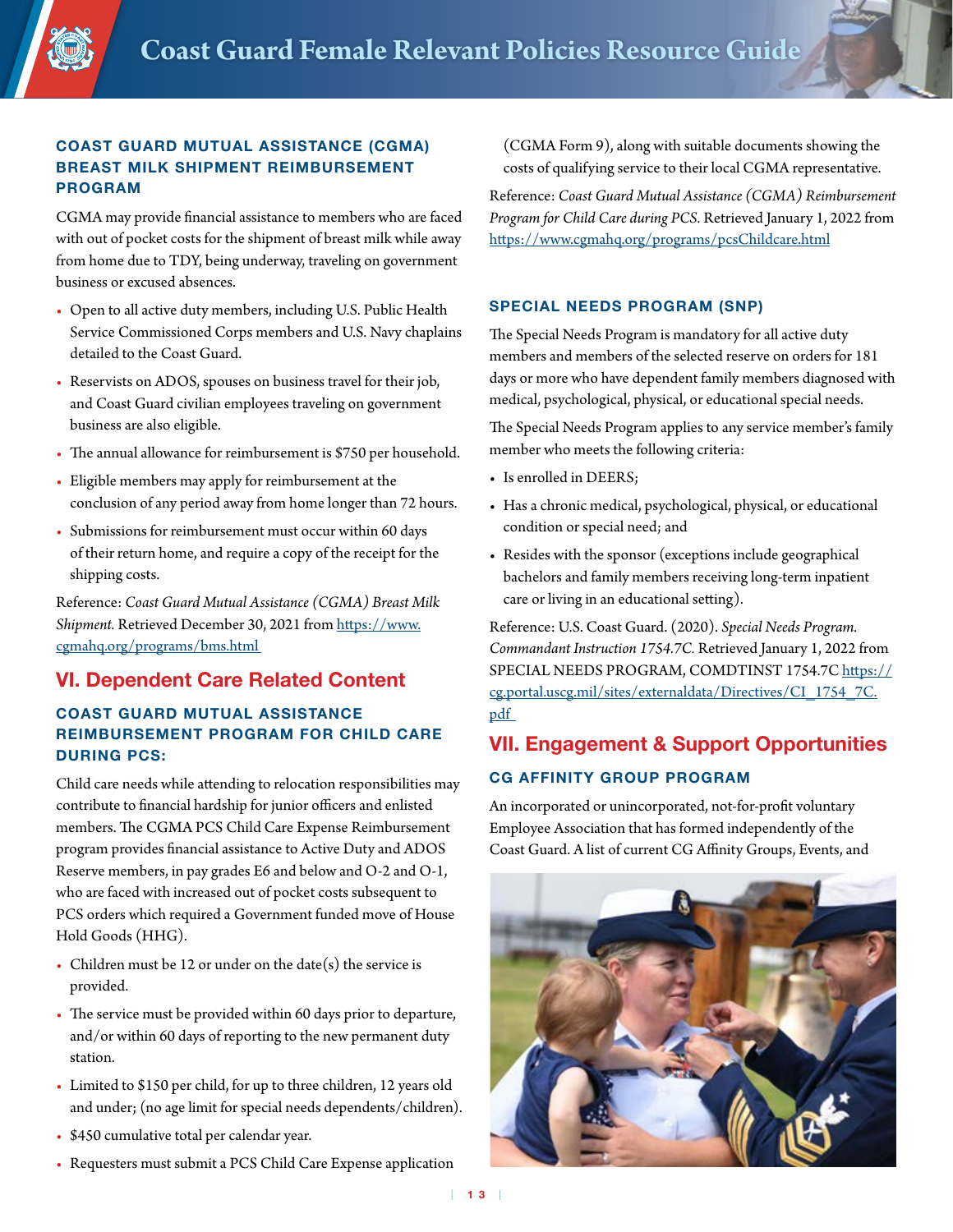



Conferences is available on Office of Diversity and Inclusion, CG-127 website, here: [https://www.dcms.uscg.mil/Our-](https://www.dcms.uscg.mil/Our-Organization/Assistant-Commandant-for-Human-Resources-CG-1/Civilian-Human-Resources-Diversity-and-Leadership-Directorate-CG-12/Diversity-and-Inclusion/Affinity-Groups/)[Organization/Assistant-Commandant-for-Human-Resources-](https://www.dcms.uscg.mil/Our-Organization/Assistant-Commandant-for-Human-Resources-CG-1/Civilian-Human-Resources-Diversity-and-Leadership-Directorate-CG-12/Diversity-and-Inclusion/Affinity-Groups/)[CG-1/Civilian-Human-Resources-Diversity-and-Leadership-](https://www.dcms.uscg.mil/Our-Organization/Assistant-Commandant-for-Human-Resources-CG-1/Civilian-Human-Resources-Diversity-and-Leadership-Directorate-CG-12/Diversity-and-Inclusion/Affinity-Groups/)[Directorate-CG-12/Diversity-and-Inclusion/Affinity-Groups/](https://www.dcms.uscg.mil/Our-Organization/Assistant-Commandant-for-Human-Resources-CG-1/Civilian-Human-Resources-Diversity-and-Leadership-Directorate-CG-12/Diversity-and-Inclusion/Affinity-Groups/)

- Primary focus is to advance inclusive excellence throughout the service.
- Provide forums for Coast Guard employees to gather and share ideas about matters that affect their professional development and the Coast Guard work environment.
- Participation adds valuable professional development opportunities, a forum for mentoring, networking, and optimizing career success outside the mainstream of the organization's social or operational structure.
- Affinity Groups may be established around a shared characteristic or common interest, however membership is offered without regard to race, color, creed, sexual orientation, religion, national origin, age, marital status, political affiliation, disabling condition or membership in a labor organization.

References: U.S. Coast Guard. (2021). *U.S. Coast Guard Affinity Group Program. Commandant Instruction 5350.10.* Retrieved January 3, 2022 from [https://media.defense.gov/2021/](https://media.defense.gov/2021/Aug/24/2002837735/-1/-1/0/CI_5350_10.PDF) [Aug/24/2002837735/-1/-1/0/CI\\_5350\\_10.PDF](https://media.defense.gov/2021/Aug/24/2002837735/-1/-1/0/CI_5350_10.PDF)

Coast Guard Affinity Groups. [https://www.dcms.uscg.mil/Our-](https://www.dcms.uscg.mil/Our-Organization/Assistant-Commandant-for-Human-Resources-CG-1/Civilian-Human-Resources-Diversity-and-Leadership-Directorate-CG-12/Diversity-and-Inclusion/Affinity-Groups/ )[Organization/Assistant-Commandant-for-Human-Resources-](https://www.dcms.uscg.mil/Our-Organization/Assistant-Commandant-for-Human-Resources-CG-1/Civilian-Human-Resources-Diversity-and-Leadership-Directorate-CG-12/Diversity-and-Inclusion/Affinity-Groups/ )[CG-1/Civilian-Human-Resources-Diversity-and-Leadership-](https://www.dcms.uscg.mil/Our-Organization/Assistant-Commandant-for-Human-Resources-CG-1/Civilian-Human-Resources-Diversity-and-Leadership-Directorate-CG-12/Diversity-and-Inclusion/Affinity-Groups/ )[Directorate-CG-12/Diversity-and-Inclusion/Affinity-Groups/](https://www.dcms.uscg.mil/Our-Organization/Assistant-Commandant-for-Human-Resources-CG-1/Civilian-Human-Resources-Diversity-and-Leadership-Directorate-CG-12/Diversity-and-Inclusion/Affinity-Groups/ )

#### CG MENTORSHIP PROGRAM

Designed to offer expanded leadership opportunities and connection for active duty, reservists, and civilian workforce. Program offers four types of mentoring "tracks" or connections tailored specifically to individual needs and scheduling preferences. Program is free and accessible through any web-based or mobile device via the Chronus Mobile app.

Types of Mentoring Connections "Tracks"

- One-to-One
- Communities Marketplace (Circle Mentoring)
- Fresh Perspectives Insight from Future Leaders
- Flash Mentoring

Reference: *U.S. Coast Guard Mentoring Program.* Retrieved January 3, 2022 from [https://www.dcms.uscg.mil/Our-Organization/](https://www.dcms.uscg.mil/Our-Organization/Assistant-Commandant-for-Human-Resources-CG-1/Civilian-Human-Resources-Diversity-and-Leadership-Directorate-CG-12/Office-of-Leadership-CG-128/Programs/Coast-Guard-Mentoring-Program/) [Assistant-Commandant-for-Human-Resources-CG-1/Civilian-](https://www.dcms.uscg.mil/Our-Organization/Assistant-Commandant-for-Human-Resources-CG-1/Civilian-Human-Resources-Diversity-and-Leadership-Directorate-CG-12/Office-of-Leadership-CG-128/Programs/Coast-Guard-Mentoring-Program/)[Human-Resources-Diversity-and-Leadership-Directorate-CG-12/](https://www.dcms.uscg.mil/Our-Organization/Assistant-Commandant-for-Human-Resources-CG-1/Civilian-Human-Resources-Diversity-and-Leadership-Directorate-CG-12/Office-of-Leadership-CG-128/Programs/Coast-Guard-Mentoring-Program/) [Office-of-Leadership-CG-128/Programs/Coast-Guard-](https://www.dcms.uscg.mil/Our-Organization/Assistant-Commandant-for-Human-Resources-CG-1/Civilian-Human-Resources-Diversity-and-Leadership-Directorate-CG-12/Office-of-Leadership-CG-128/Programs/Coast-Guard-Mentoring-Program/)[Mentoring-Program/](https://www.dcms.uscg.mil/Our-Organization/Assistant-Commandant-for-Human-Resources-CG-1/Civilian-Human-Resources-Diversity-and-Leadership-Directorate-CG-12/Office-of-Leadership-CG-128/Programs/Coast-Guard-Mentoring-Program/)

## CG INCLUSIVE LEADERSHIP, EXCELLENCE, AND DIVERSITY (ILEAD) COUNCIL

The Commandant's Inclusive Leadership, Excellence and Diversity (ILEAD) Council is the Coast Guard's enterprise approach to impacting leadership and diversity; charged with making recommendations to enhance leadership development practices, support a diverse and inclusive workforce, and raise crucial leadership and diversity issues to the highest levels of the Coast Guard. The Council works in conjunction with local Leadership and Diversity Councils (LDACs).

• Every Coast Guard Employee is represented by an LDAC and has the opportunity to communicate to senior leadership through the LDAC network to the Coast Guard's ILEAD Council.

• Purpose is to assess the command climate and leadership development of the total workforce and provide recommendations to the Commandant.

• Membership is open to all who are interested in problem solving, leadership development, human relations, and command climate.

References: U.S. Coast Guard (2021). Leadership and Diversity Councils. Commandant Instruction 5350.9A. Retrieved January 3, 2022 from [https://cg.portal.uscg.mil/communities/leadership](https://cg.portal.uscg.mil/communities/leadership-excellence-diversity-council/SitePages/Home.aspx )[excellence-diversity-council/SitePages/Home.aspx](https://cg.portal.uscg.mil/communities/leadership-excellence-diversity-council/SitePages/Home.aspx )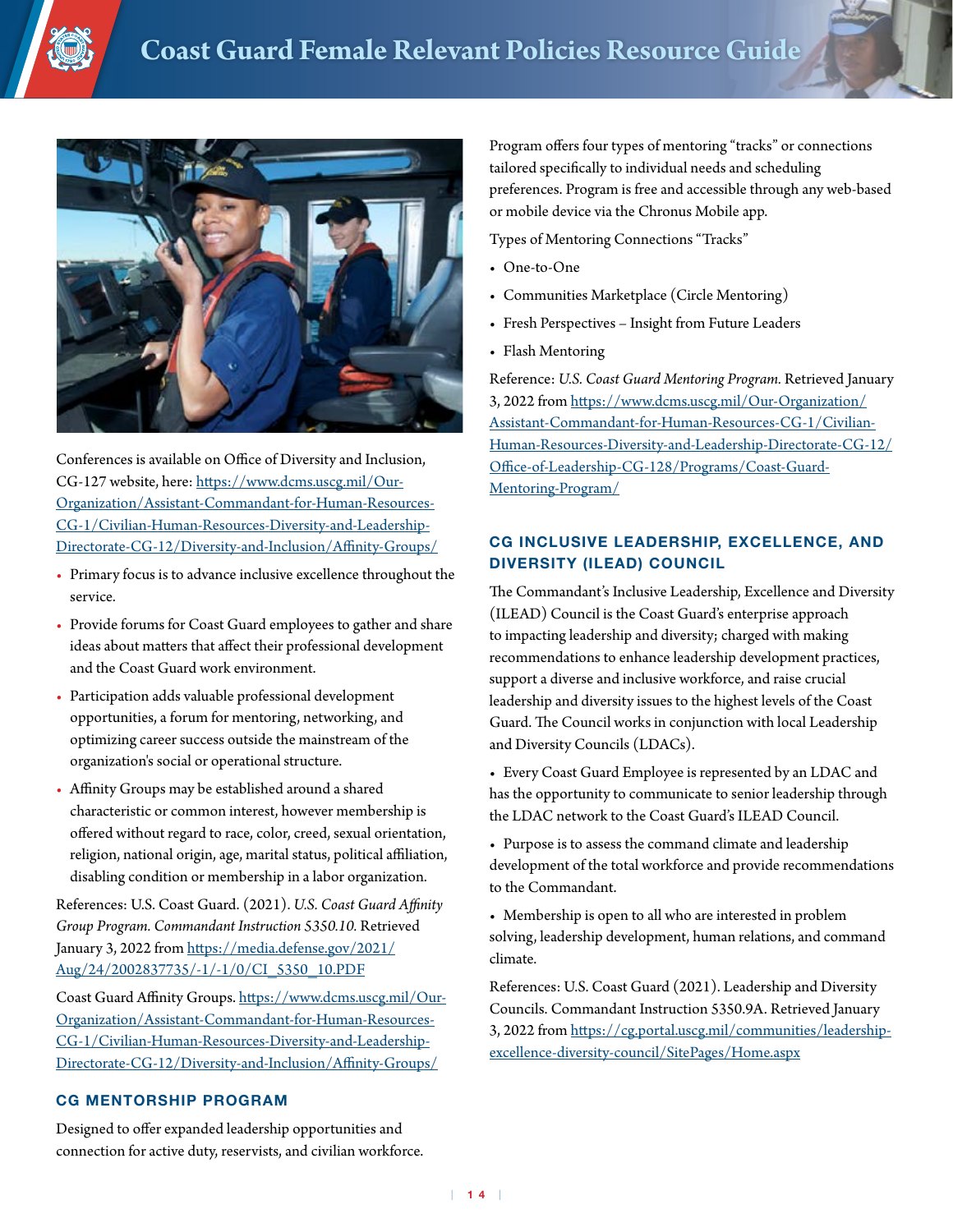<span id="page-14-0"></span>

# Additional References and Resources

## CIVIL RIGHTS DIRECTORATE

The mission of the Civil Rights Directorate is to maximize the Coast Guard's overall mission effectiveness by leading programs and facilitating practices which foster a discrimination-free workplace.

By regulation, Commanding Officers/Officers in Charge (CO/ OICs) are responsible for civil rights leadership and compliance. The Civil Rights Directorate (CRD) assists CO/OICs with these responsibilities by providing guidance and tools.

Local Civil Rights Service Providers serve as initial points of contact to ensure appropriate responsiveness to concerns, including complaint counseling and the opportunity to resolve claims at the lowest level.

Civil Rights Directorate Landing Page: https://www.uscg.mil/ Resources/Civil-Rights/

To speak to a Civil Rights Service Provider regarding an Equal Employment Opportunity (EEO) or Equal Opportunity concern, contact: 1(888) 992-7387 or your Civil Rights Service Provider: [https://www.uscg.mil/Resources/Civil-Rights/Service-](https://www.uscg.mil/Resources/Civil-Rights/Service-Providers/ )[Providers/](https://www.uscg.mil/Resources/Civil-Rights/Service-Providers/ ) 

#### OFFICE OF DIVERSITY AND INCLUSION (CG-127)

Equity, diversity, inclusion, and accessibility are matters that permeate across the U.S. Coast Guard. The Coast Guard Office of Diversity and Inclusion (CG-127) supports the entire Coast Guard workforce in creating responsible and inclusive spaces. To accomplish this, CG-127 facilitates initiatives around equity, diversity, inclusion, accessibility, and identity as they impact the Coast Guard and those it serves. CG-127 strives to create a culture where equity, diversity, inclusion, and accessibility are incorporated into everybody's everyday work. CG-127's mission in valuing diversity is to build a positive and respectful work environment for all personnel, regardless of their similarities or differences, to enhance the Coast Guard's mission capabilities.

CG-127 Landing Page: [https://www.dcms.uscg.mil/Our-Orga](https://www.dcms.uscg.mil/Our-Organization/Assistant-Commandant-for-Human-Resources-CG-1/Civilian-Human-Resources-Diversity-and-Leadership-Directorate-CG-12/Diversity-and-Inclusion/)[nization/Assistant-Commandant-for-Human-Resources-CG-1/](https://www.dcms.uscg.mil/Our-Organization/Assistant-Commandant-for-Human-Resources-CG-1/Civilian-Human-Resources-Diversity-and-Leadership-Directorate-CG-12/Diversity-and-Inclusion/) [Civilian-Human-Resources-Diversity-and-Leadership-Director](https://www.dcms.uscg.mil/Our-Organization/Assistant-Commandant-for-Human-Resources-CG-1/Civilian-Human-Resources-Diversity-and-Leadership-Directorate-CG-12/Diversity-and-Inclusion/)[ate-CG-12/Diversity-and-Inclusion/](https://www.dcms.uscg.mil/Our-Organization/Assistant-Commandant-for-Human-Resources-CG-1/Civilian-Human-Resources-Diversity-and-Leadership-Directorate-CG-12/Diversity-and-Inclusion/)

Email: [HQS-DG-lst-CG-127@uscg.mil](mailto:HQS-DG-lst-CG-127%40uscg.mil?subject=)

#### OFFICE OF WORK-LIFE (CG-111)

Responsible for establishing, developing and promulgating Work-Life policy and interpreting program standards for Coast Guard-wide implementation. Landing Page[: https://www.dcms.]( https://www.dcms.uscg.mil/Our-Organization/Assistant-Commandant-for-Human-Resources-CG-1/Health-Safety-and-Work-Life-CG-11/Office-of-Work-Life-CG-111/) [uscg.mil/Our-Organization/Assistant-Commandant-for-Human-]( https://www.dcms.uscg.mil/Our-Organization/Assistant-Commandant-for-Human-Resources-CG-1/Health-Safety-and-Work-Life-CG-11/Office-of-Work-Life-CG-111/)[Resources-CG-1/Health-Safety-and-Work-Life-CG-11/Office-of-]( https://www.dcms.uscg.mil/Our-Organization/Assistant-Commandant-for-Human-Resources-CG-1/Health-Safety-and-Work-Life-CG-11/Office-of-Work-Life-CG-111/)[Work-Life-CG-111/]( https://www.dcms.uscg.mil/Our-Organization/Assistant-Commandant-for-Human-Resources-CG-1/Health-Safety-and-Work-Life-CG-11/Office-of-Work-Life-CG-111/)

Phone: (202) 475-5100

#### OFFICE OF HEALTH SERVICES (CG-112)

Provides health care to active duty and reserve members in support of Coast Guard missions, ensures the medical and dental readiness of all Coast Guard members to maintain ability for worldwide deployment, and ensures the availability of quality, cost effective health care for all eligible beneficiaries. Landing Page: [https://www.dcms.uscg.mil/Our-Organization/Assistant-](https://www.dcms.uscg.mil/Our-Organization/Assistant-Commandant-for-Human-Resources-CG-1/Health-Safety-and-Work-Life-CG-11/Office-of-Health-Services-CG-112/)[Commandant-for-Human-Resources-CG-1/Health-Safety-and-](https://www.dcms.uscg.mil/Our-Organization/Assistant-Commandant-for-Human-Resources-CG-1/Health-Safety-and-Work-Life-CG-11/Office-of-Health-Services-CG-112/)[Work-Life-CG-11/Office-of-Health-Services-CG-112/](https://www.dcms.uscg.mil/Our-Organization/Assistant-Commandant-for-Human-Resources-CG-1/Health-Safety-and-Work-Life-CG-11/Office-of-Health-Services-CG-112/)

Phone: (202) 475-5165

#### OFFICE OF SAFETY AND ENVIRONMENTAL HEALTH (CG-113)

Responsible to ensure that our people, systems, infrastructure, and processes are safely integrated to maximize mission effectiveness, mitigate workplace hazards and sustain healthy operations. Landing Page[: https://www.dcms.uscg.mil/Our-Organization/](http://: https://www.dcms.uscg.mil/Our-Organization/Assistant-Commandant-for-Human-Resources-CG-1/Health-Safety-and-Work-Life-CG-11/Safety-and-Environmental-Health/) [Assistant-Commandant-for-Human-Resources-CG-1/Health-](http://: https://www.dcms.uscg.mil/Our-Organization/Assistant-Commandant-for-Human-Resources-CG-1/Health-Safety-and-Work-Life-CG-11/Safety-and-Environmental-Health/)[Safety-and-Work-Life-CG-11/Safety-and-Environmental-Health/](http://: https://www.dcms.uscg.mil/Our-Organization/Assistant-Commandant-for-Human-Resources-CG-1/Health-Safety-and-Work-Life-CG-11/Safety-and-Environmental-Health/) Phone: (202) 475-5130

#### SEXUAL ASSAULT PREVENTION, RESPONSE, AND RECOVERY (SAPRR) (CG-114)

The mission of the Coast Guard's Sexual Assault Prevention, Response, and Recovery (SAPRR) Program is to eliminate sexual assault from our Service. Landing Page: [https://www.dcms.uscg.](https://www.dcms.uscg.mil/Our-Organization/Assistant-Commandant-for-Human-Resources-CG-1/Health-Safety-and-Work-Life-CG-11/Sexual-Assault-Prevention-Response-and-Recovery-Program/) [mil/Our-Organization/Assistant-Commandant-for-Human-](https://www.dcms.uscg.mil/Our-Organization/Assistant-Commandant-for-Human-Resources-CG-1/Health-Safety-and-Work-Life-CG-11/Sexual-Assault-Prevention-Response-and-Recovery-Program/)[Resources-CG-1/Health-Safety-and-Work-Life-CG-11/Sexual-](https://www.dcms.uscg.mil/Our-Organization/Assistant-Commandant-for-Human-Resources-CG-1/Health-Safety-and-Work-Life-CG-11/Sexual-Assault-Prevention-Response-and-Recovery-Program/)[Assault-Prevention-Response-and-Recovery-Program/](https://www.dcms.uscg.mil/Our-Organization/Assistant-Commandant-for-Human-Resources-CG-1/Health-Safety-and-Work-Life-CG-11/Sexual-Assault-Prevention-Response-and-Recovery-Program/)

*Sexual Assault Prevention, Response and Recovery (SAPRR) Tactics, Techniques, and Procedures (TTPs) (2019).* [https://cg.portal.uscg.](https://cg.portal.uscg.mil/communities/hp/HPCenter/Pubs/CGTTP_1-16_1A_Sexual_Assault_Prevention_Response_and_Recovery.pdf) [mil/communities/hp/HPCenter/Pubs/CGTTP\\_1-16\\_1A\\_](https://cg.portal.uscg.mil/communities/hp/HPCenter/Pubs/CGTTP_1-16_1A_Sexual_Assault_Prevention_Response_and_Recovery.pdf) Sexual Assault Prevention Response and Recovery.pdf

# SEXUAL ASSAULT RESPONSE COORDINATOR (SARC)

Contact Information available here: [https://www.dcms.uscg.]( https://www.dcms.uscg.mil/Our-Organization/Assistant-Commandant-for-Human-Resources-CG-1/Health-Safety-and-Work-Life-CG-11/Sexual-Assault-Prevention-Response-and-Recovery-Program/Sexual-Assault-Response-Coordinator-Contact-List/) [mil/Our-Organization/Assistant-Commandant-for-Human-]( https://www.dcms.uscg.mil/Our-Organization/Assistant-Commandant-for-Human-Resources-CG-1/Health-Safety-and-Work-Life-CG-11/Sexual-Assault-Prevention-Response-and-Recovery-Program/Sexual-Assault-Response-Coordinator-Contact-List/)[Resources-CG-1/Health-Safety-and-Work-Life-CG-11/]( https://www.dcms.uscg.mil/Our-Organization/Assistant-Commandant-for-Human-Resources-CG-1/Health-Safety-and-Work-Life-CG-11/Sexual-Assault-Prevention-Response-and-Recovery-Program/Sexual-Assault-Response-Coordinator-Contact-List/) [Sexual-Assault-Prevention-Response-and-Recovery-Program/]( https://www.dcms.uscg.mil/Our-Organization/Assistant-Commandant-for-Human-Resources-CG-1/Health-Safety-and-Work-Life-CG-11/Sexual-Assault-Prevention-Response-and-Recovery-Program/Sexual-Assault-Response-Coordinator-Contact-List/) [Sexual-Assault-Response-Coordinator-Contact-List/]( https://www.dcms.uscg.mil/Our-Organization/Assistant-Commandant-for-Human-Resources-CG-1/Health-Safety-and-Work-Life-CG-11/Sexual-Assault-Prevention-Response-and-Recovery-Program/Sexual-Assault-Response-Coordinator-Contact-List/)